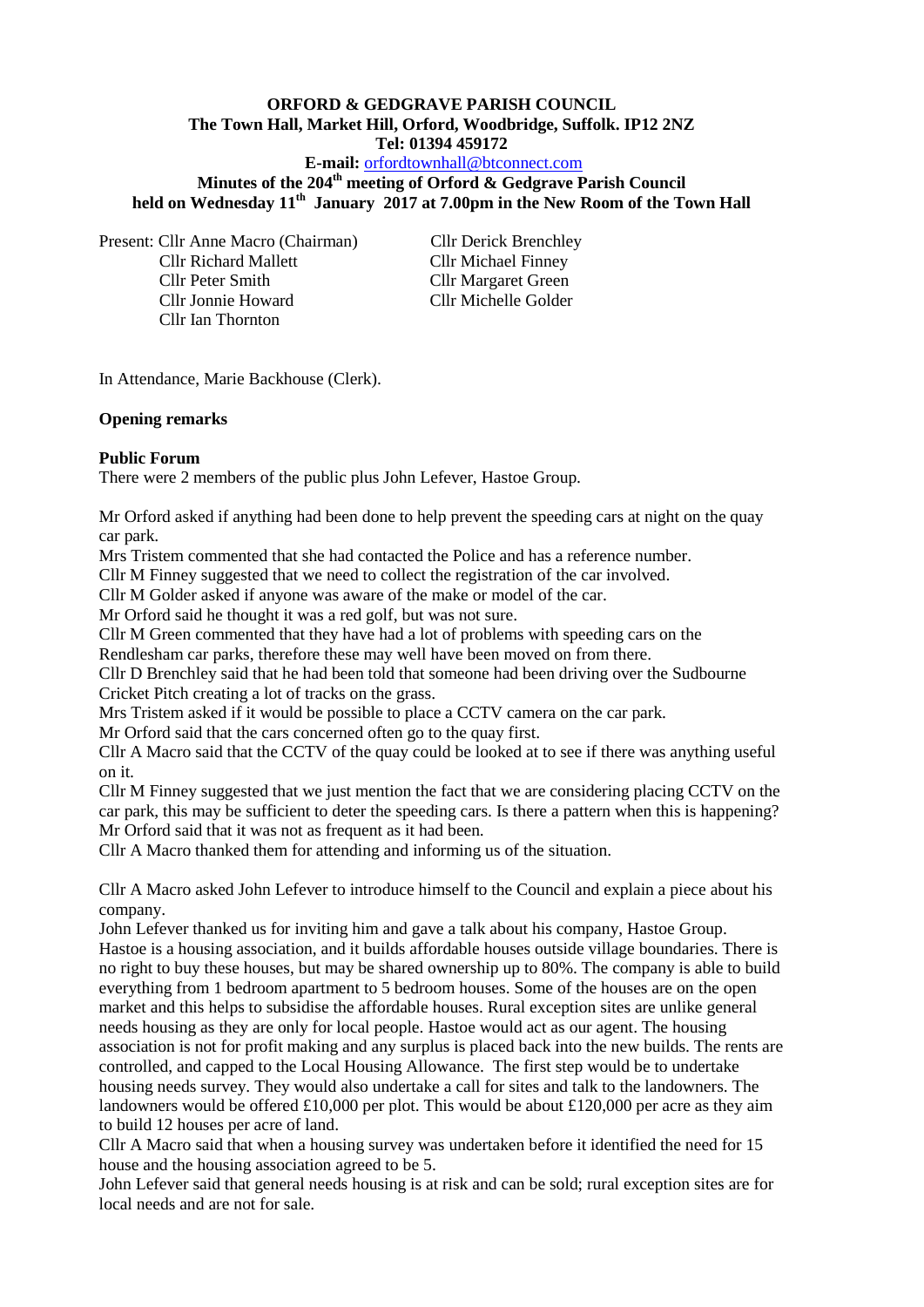Cllr D Brenchley commented that at the last meeting you said that if we built near the School we may offer to build them a car park.

John Lefever said that this was the case and even if they built on allotments they would find alternative land to become allotments.

Cllr J Howard asked if we completed the housing needs survey and the Parish Council identified a piece of suitable land; your company would then complete a feasibility study. If we wanted could we then pull out?

John Lefever said that there would be no cost to the Parish Council.

Cllr M Finney said that the land we identified would presumably need to be outside the flood plain. John Lefever replied that now houses may be built that will rise with the floods. Flood plain land is worth very little money. Basically Hastoe would work with an architect and identify a suitable piece of land and then contact the landowner directly.

Cllr A Macro thanked John Lefever for attending the meeting and asked if anyone had any questions, could they send them to the Clerk to send on to John.

# **MINUTES**

### **1. Reports from Representatives**

1. County Councillor Andrew Reid.

Apologies sent and a report was submitted to the Councillors.

- 2. District Councillor Ray Herring Please see later in the minutes.
- **2. Apologies for absence:** Cllr J Robinson, Cllr M Iliff & Cllr M Smy
- **3. Declarations of interest:** Cllr M Finney – Correspondence –Royal British Legion request was written by him.
- **4. Applications for dispensation:** None
- **5. It was unanimously agreed that the minutes of the 203rd Parish Council Meeting held on Wednesday 9th November 2016, the Planning Sub-Committee meeting held on the 13th December 2016 the F & GP meeting held on the 14th December 2016 be accepted as a true record.**

**Ray Herring arrives at 7.55pm.**

**6. Matters arising from the 203rd Parish Council Meeting held on 9th November 2016, the Planning Sub-Committee meeting held on the 13th December and the F & GP meeting held on the 14th December 2016.**

Cllr I Thornton asked if we could have another representative on the Flower Show Committee, we should send a letter to say that we would like more members from the Parish Council to attend.

Cllr A Macro said that she would find the date of the open meeting an March and some of the Councillors may like to attend that.

**Clerk to contact the Flower Show Committee.**

## **7. Finance**

7.1 The Council received, noted and approved the cheques and balances from  $1<sup>st</sup>$  November  $-30$ <sup>th</sup> November 2016.

## **8. Planning**

**DC/16/5194/LBC & 5193/TBC – Great House, Church Street, Orford**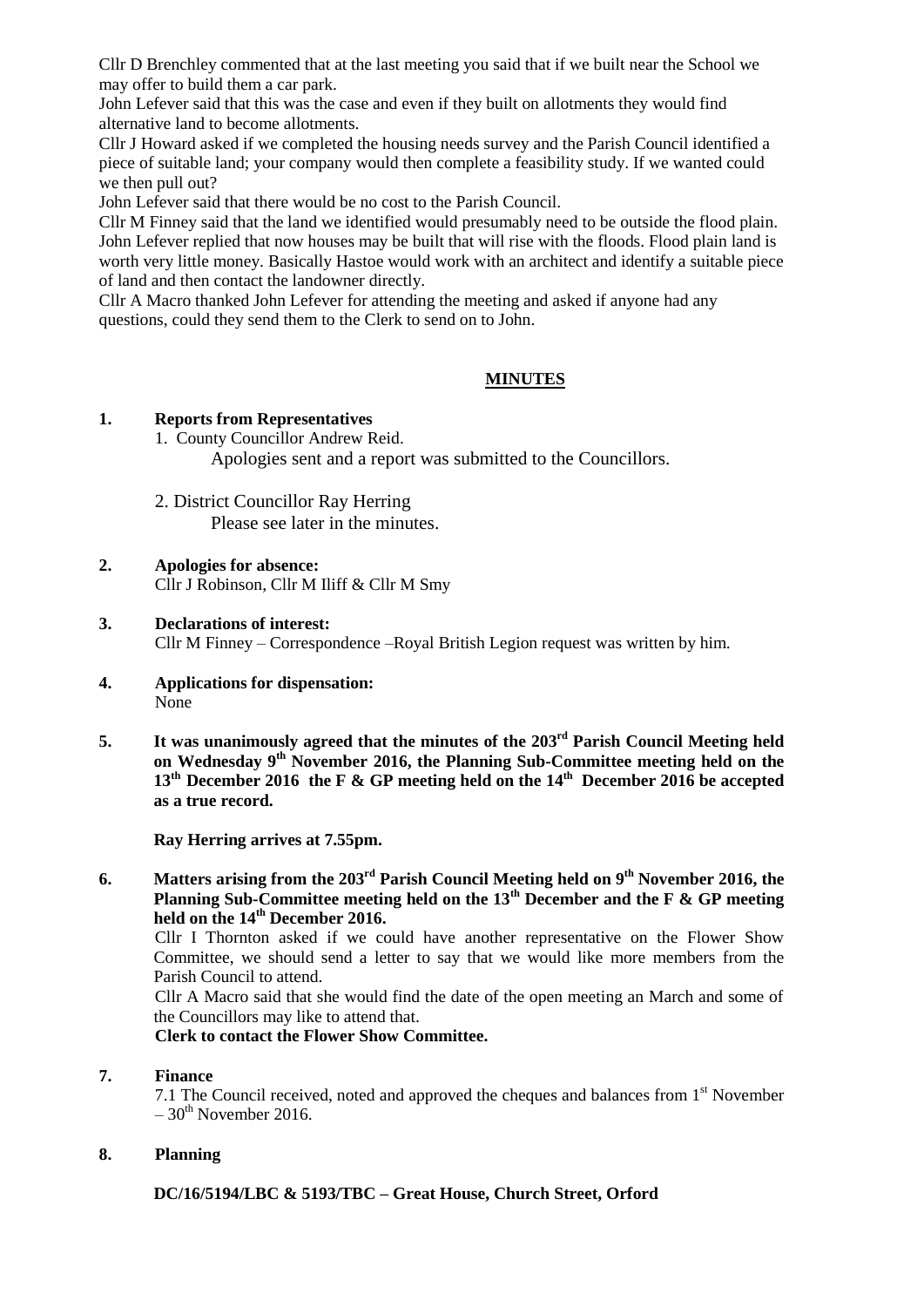This was a request to demolish the existing conservatory; place a new roof light to the east elevation; new glazing to the north elevation; form a new window and door opening to the west elevation; new glass roof to the west elevation; new glass canopy to the west elevation; new sky light to the west elevation; build up existing window openings and form a new small window opening to the west elevation; form new window to the west elevation; internal structural alterations to ground floor and first floor; installation of new plant to ground source heat pump.

Cllr J Howard commented that this is not a huge impact on the village as most of the work is internal or it faces the rear garden.

The Parish Council had no objection to this proposal.

Cllr A Macro informed the Councillors that the radio base station around the Broom had been giving the go ahead. The Councillors were very pleased that the mobile phone signal issues would soon be solved.

#### **9. Parish Council Business:-**

#### **Cllr A Macro invited Ray Herring to give his report.**

Ray Herring commented that broadband speed continues to be an issue in the rural parts of Suffolk. They are putting interim schemes in place to boost this; there is £200,000 in a budget to support this scheme. This is to place repeaters and support aerials along the coast as well.

Ray Herring said that everyone has moved to the new premises in Melton. There is still some consultation regarding the merge with Waveney. If this merge was to go ahead this would mean a saving of £1.3million. There are many similarities between Waveney and SCDC.

Stage 2 of the Sizewell C consultation is underway. SCC and SCDC will be putting in their response within the next two weeks.

A complaint has been received about the condition of the toilets in Bakers Lane. They do need refurbishing, and it is not a good advert for the tourism. Ray Herring asked if the PC would be willing to match the funding the SCDC would put in to refurbish the toilet block.

Cllr M Finney asked if the road sweeper was still visiting the villages. Some areas of the village have not been touched.

Ray Herring reported that there is a schedule of works for this.

Cllr A Macro thanked Ray Herring for attending the meeting.

### **(1) Affordable Housing**

Cllr J Howard said that we should undertake the housing survey if this will be of no cost to us.

Cllr I Thornton commented that we need to clarify that there is no cost to us.

Cllr M Finney said that the problem for the housing may be finding the needed land. Cllr A Macro asked for any questions to John Lefever to be passed to the Clerk to pass on. **Clerk to send any questions or comments to John Lefever.**

#### **(2) Lime Tree, Quay Street**

Cllr A Macro reported that the work had been carried out on the Lime tree in Quay Street and an email had been received from Mrs Tristem who was very pleased with the result.

### **(3) Passenger Transport Waiting Area**

Cllr A Macro read out an email that had been sent to the office concerning a bus shelter to be placed on the village green adjacent to the shop. The email stated that at the moment there was no suitable bus shelter only the one located near the school. Cllr I Thornton asked if a canopy could be placed over the seating next to the town hall.

Cllr A Macro stated that a canopy could not be placed there as the Town Hall is a listed building also there is insufficient buses coming to the village to warrant the need of another shelter.

**Clerk to respond to email stating no requirement at this time.**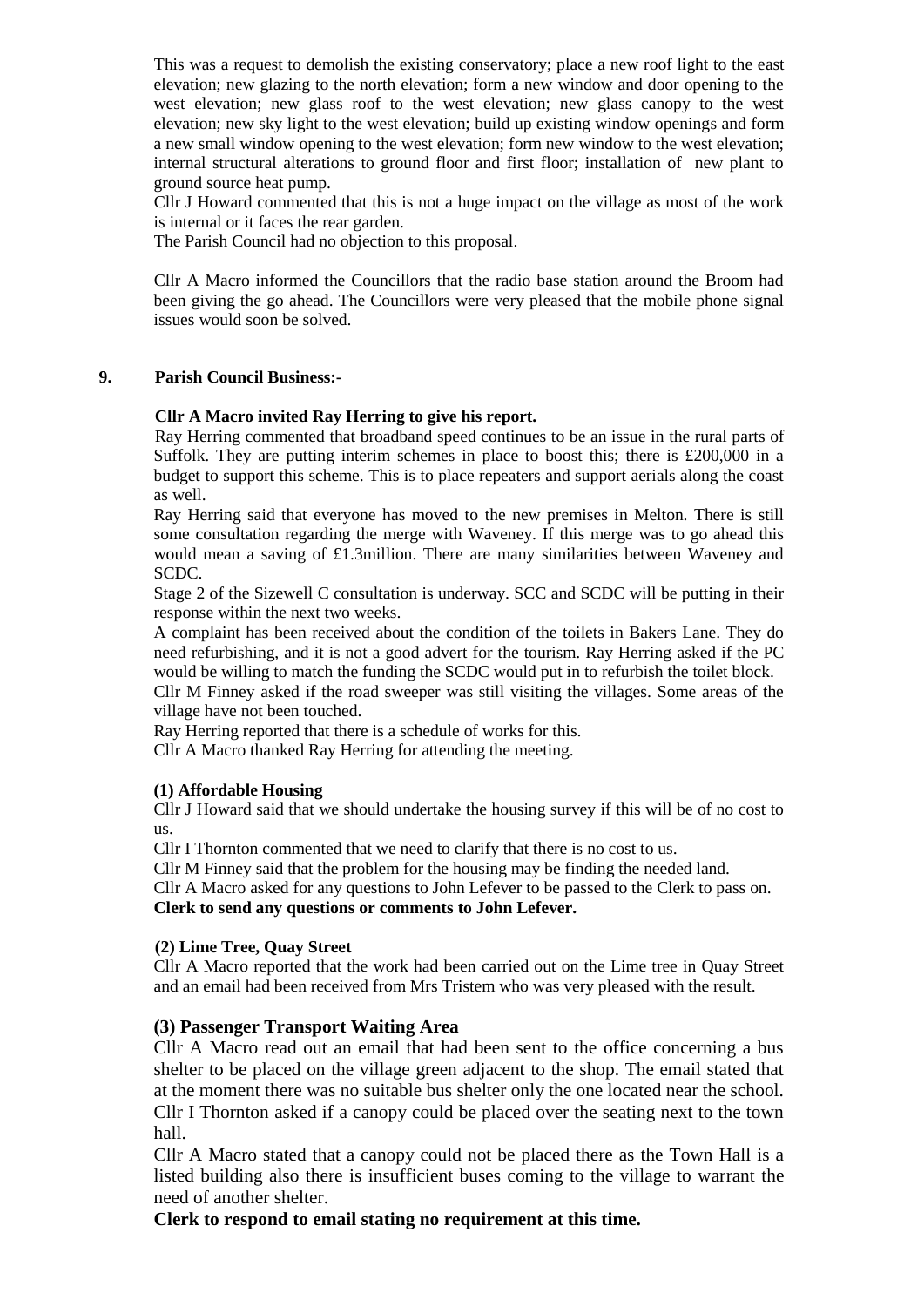# **(4) Community Asset Register – Orford General Store**

Cllr A Macro asked if Cllr M Finney had been to see Sue Snowden. Cllr M Finney replied that he had not been yet but it should be discussed later.

Cllr A Macro commented that we can register the shop but if the shop fails and a change of use is required the planning committee may not take any notice of the register.

Cllr M Finney proposed that this should be left for the time being with ability to reopen when necessary. This was seconded by Cllr P Smith and agreed by all.

# **(5) Policies – Financial Regulations, Grants Policy, Publication Scheme, Financial Risk Assessment.**

The Clerk reported that the only changed policy was the Financial Regulations, of which a new model was brought out last year.

Cllr D Brenchley proposed that we adopt these policies; this was seconded by Cllr M Finney and agreed by all.

## **(6) Dates of this year's meetings**

Dates for the meetings are:  $8^{th}$  Feb,  $8^{th}$  Mar,  $12^{th}$  Apr, 10th May,  $14^{th}$  June,  $12^{th}$  July, 13<sup>th</sup> Sept.  $11^{th}$  Oct, and the  $15^{th}$  Nov. The Annual Parish Meeting is on the  $26^{th}$  May. This was agreed by all.

# **(7) Insurance quote**

The Clerk asked if she could have the authority to contact the insurance companies to gain a quote for adding the volunteers and councillors onto our insurance policy. Cllr J Howard proposed that the Clerk should contact the insurance company to gain a quote; this was seconded by Cllr I Thornton and agreed by all.

## **(8) Website update**

Cllr A Macro reported that the new website is online and looking good.

# **(9) Recreation Ground Roundabout**

Cllr a Macro informed the Councillors that she had asked Mark Thacker to look at the roundabout as it had been mentioned in the Annual Play Inspection Report that a few of the slats were rotten. Mark Thacker had explained that in order to quote precisely he would need to remove the top slats therefore making more sense to complete the job. The invoice for this job was £650. It was agreed by all to pay this invoice.

## **(10) Goals for the Recreation Ground**

Cllr A Macro said that a funding form had been sent to Ray Herring for a contribution towards some new smaller goals for the back football pitch. We have been advised that Ray Herring will contribute about  $\frac{3}{4}$  of the needed money, this is however, not definite until we have received the email from him. The rest of the funding may come from the Sportspace fund, although this would need to be approved by Sudbourne PC as well.

Cllr M Finney commented that Cobra Mist would be able to donate some money towards the goals.

## **10. Correspondence**

# **The Peninsula Practice**

Cllr A Macro informed the Councillors that this was a letter stating that as from April there will no longer be an open Surgery on a Tuesday afternoon.